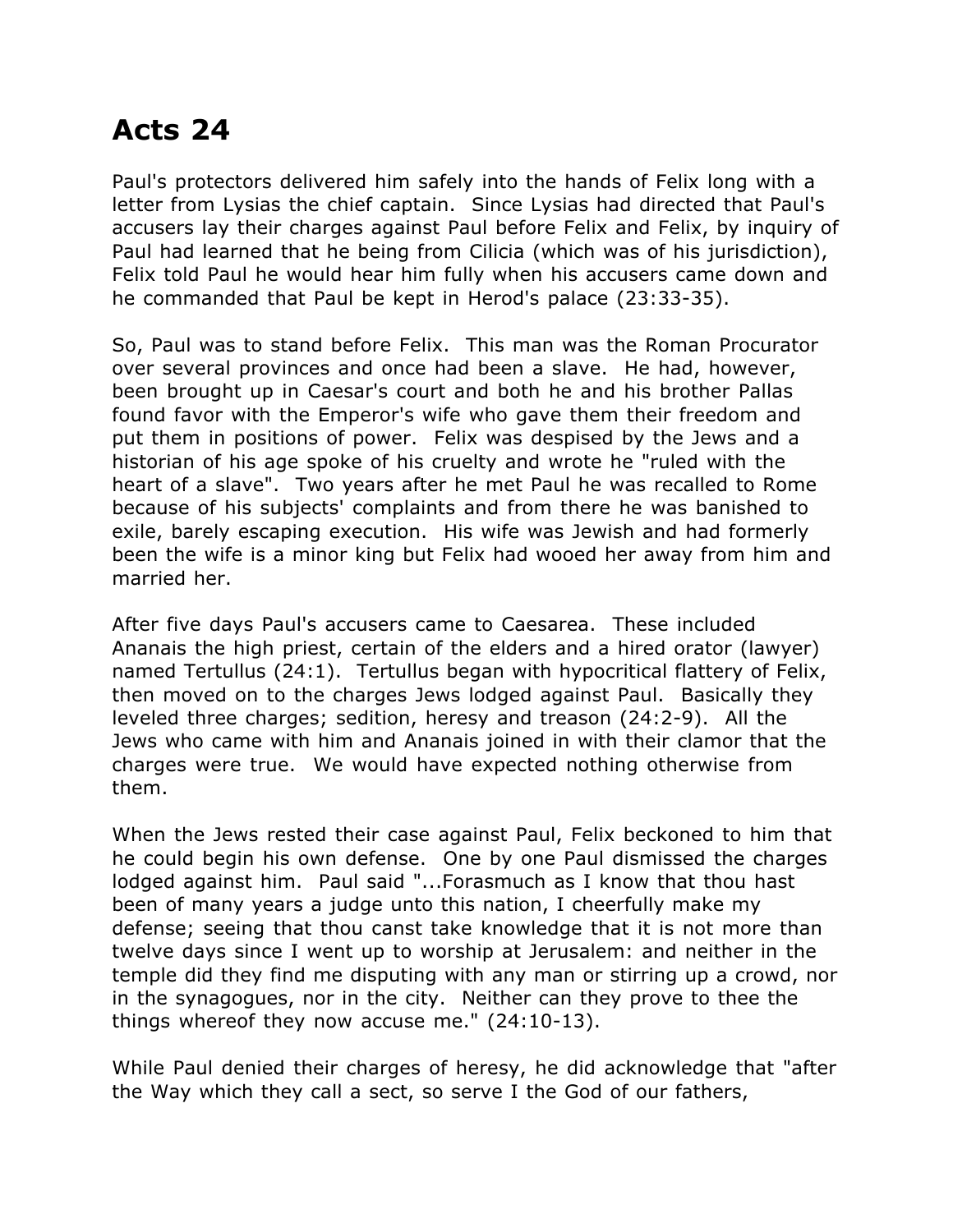believing all things which are according to the law, and which are written in the prophets..." (24:14-15). In substance Paul said that what he practiced and taught was simply what the law and the prophets had pointed toward, that he was not guilty of heresy but was in perfect harmony with the law.

The religious issue of heresy was outside Felix's pale of jurisdiction. Jews were allowed to worship God without restriction and religious dissension among them was nothing new. There was the age-old controversy between Pharisee and Saducee; as well as the other sects among them. It would have been very difficult to rule in matters of heresy for which was the heretic, the Saducee? The Pharisee? Regarding their charge of sedition and treason, Felix already had the appraisal of the chief captain who had written him "whom I found to be accused about questions of their law, but to have nothing laid to his charge worthy of death or of bonds" (23:29). Felix knew Tertullus' charges of sedition and treason were necessary to get a Roman ruling against Paul. He also knew the charges were subterfuge, a cloak to conceal the real animosity Jews had against Paul.

So Felix deferred decision. Why? He could have ruled then and there, but he didn't. He was familiar with the fanaticism of the Jews. He knew the real foundation of their hatred against Paul was, as the chief captain wrote "questions of their law". He knew that any Roman ruler in Judaea was always sitting on a "keg of dynamite". The key to why he probably kept Paul in bonds was because of a casual statement Paul made in his defense, which statement made Felix's ears pricked up and arrested his attention: MONEY. Paul had said "after some years I cam to bring alms to my nation" (24:17). Felix hoped Paul would give him money in return for his freedom.

Perhaps it was just a spur of the moment matter, "but after certain days, Felix came with Drusilla, his wife, who was a Jewess, and sent for Paul, and heard him concerning the faith in Christ Jesus. And as he reasoned of righteousness, and self-control, and the judgment to come, Felix was terrified, and answered, Go thy way for this time; and when I have a convenient season, I wll call thee unto me." (24:24-25).

One must appreciate Paul for the sermon he preached to Felix. Some of Paul's sermons are given in greater detail while others are abbreviated (See Acts 13, 17 for examples). Paul's sermon before Felix is reduced to three main points: Righteousness, self-control and the judgment to come. What did Paul speak of when he spoke of these items?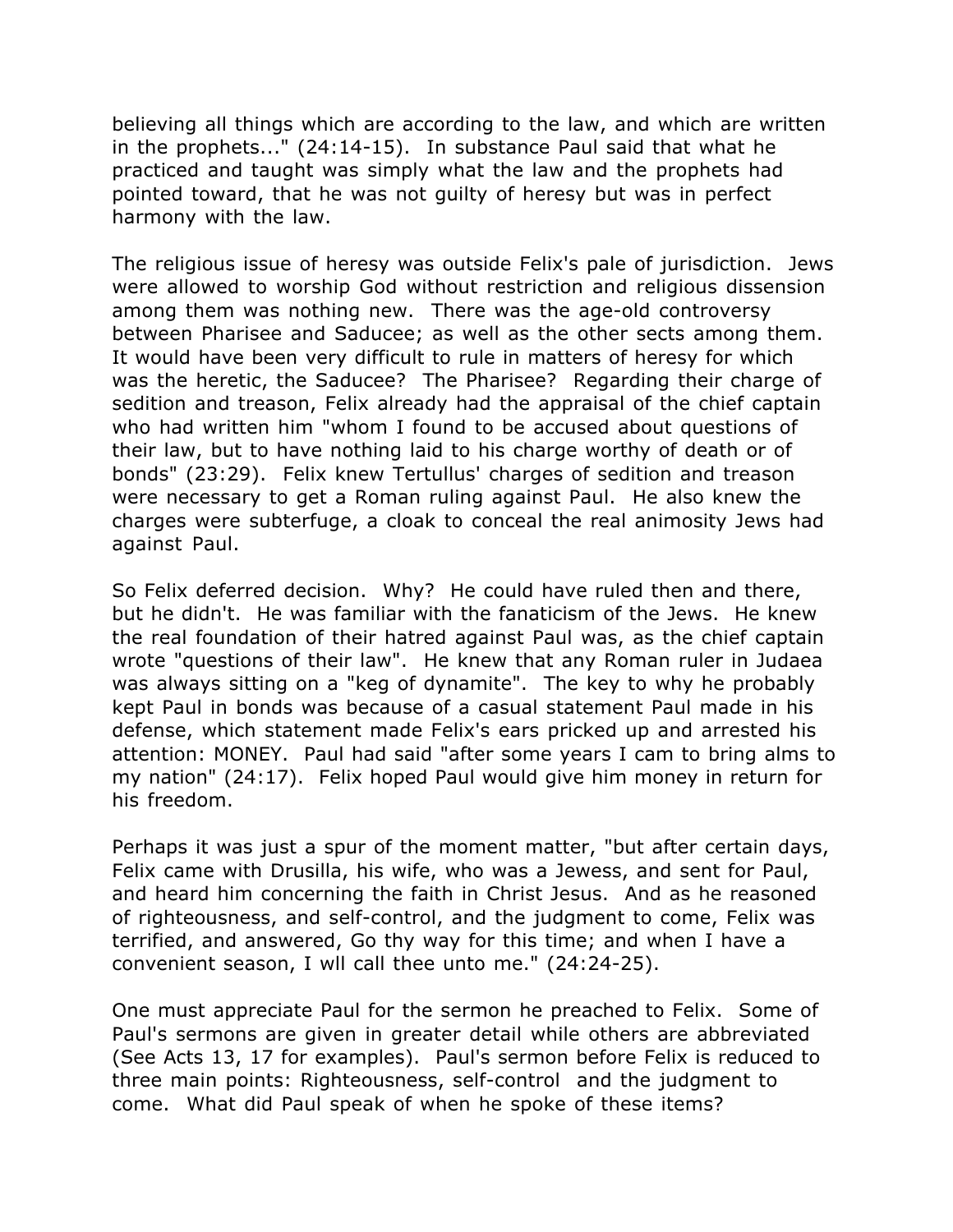When Paul reasoned of righteousness, he was speaking not only to Felix but also Drusilla, who was Jewish. Paul wrote Romans that the gospel is the power of God unto salvation to all who believe, Jew or Greek. He told them that in the gospel is revealed a "righteousness from God from faith unto faith, for it is written, the righteous shall live by faith" (Rom. 1:16f). He told Romans that apart from the law a righteousness of God had been manifested, yet that righteousness had been witnessed by the law and the prophets, i.e. they had told of the coming of that righteousness, a way by which man could be right with God (Rom. 3:21). He told Romans that Jews had a zeal for God but not according to knowledge "for, being ignorant of God's righteousness and seeking to establish their own, they did not subject themselves to the righteousness of God" (Rom. 10;2). He told the Galatians that by the works of the law no flesh could be justified (made righteous) (Gal. 2:16). He told Romans that Christ was the end of the law unto righteousness to every who believed (Rm. 10:4). He did not mean by this that Christ had brought an end to the law (although that was true, Eph. 2:15-17; Col. 2:14). What he meant was that men can find in Christ--righteousness, justification, what the law would have pronounced upon them had they kept the law perfectly, which none did. He told the Corinthians that "Him who knew no sin he made to be sin on our behalf that we might be come the righteousness of God in him" (2 Cor. 5:21). To sum it up, when Paul reasoned of righteousness, he told Felix and Drusilla that the law had been removed and what they must do to be saved.

Next Paul reasoned of self control. He would have told this adulterous couple that men must control their tongues, their bodies, their thoughts. He would have spelled out to them, as he did to the Corinthians and Galatians that the unrighteous shall not inherit the kingdom of God (1 Cor. 6:9-11; Gal. 5:19-21). When Paul reasoned of temperance (selfcontrol), he was speaking to one of the most intemperate of men. What Felix wanted, he took. His was a life is dissipation.

Finally, Paul reasoned of the "judgment to come"; the great day in which Felix would stand at God's judgment bar accounting for the deeds he had done in his body. He told him that even though he should die, he would not escape that judgment for Christ said, "The hour cometh in which all that are in the tombs shall hear his voice and come forth, they that have done good unto the resurrection of life and that that have done evil unto the resurrection of judgment" (Jn. 5:28). He told him that he had a soul which would live some where eternally and that if rejected as fit for heaven, would be cast into a lake of fire. He would have reminded him of Jesus' words "What shall a man be profited if he should gain the whole